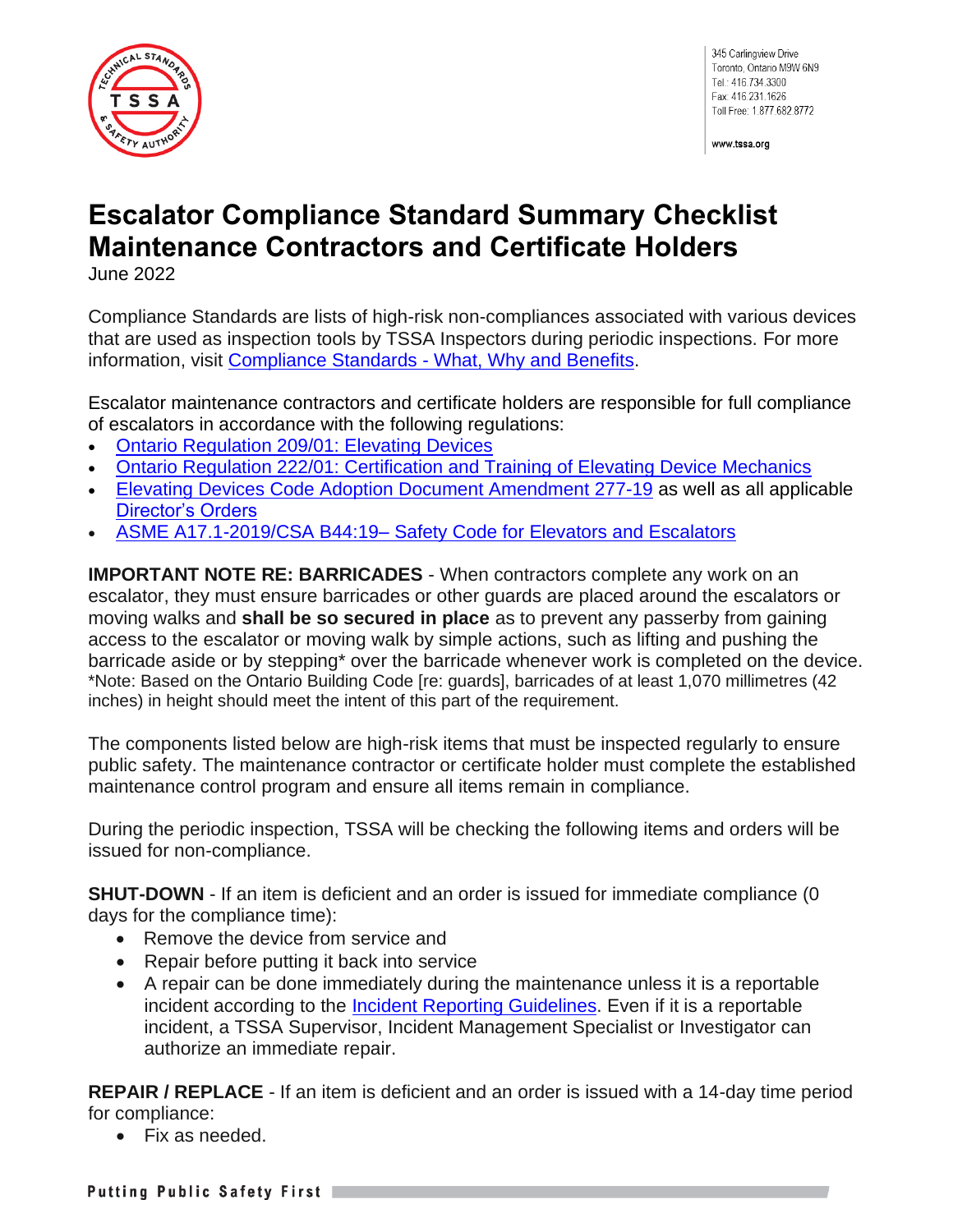| <b>Component Compliance Standards</b>                                                                                                                                                                                                                                                                    | <b>Shut</b><br>Down | Repair /<br><b>Replace</b> |
|----------------------------------------------------------------------------------------------------------------------------------------------------------------------------------------------------------------------------------------------------------------------------------------------------------|---------------------|----------------------------|
| <b>General</b><br>If licence has expired                                                                                                                                                                                                                                                                 |                     |                            |
| <b>Stop Switches</b>                                                                                                                                                                                                                                                                                     |                     |                            |
| Any machinery space stop switch is inoperative.                                                                                                                                                                                                                                                          |                     |                            |
| Any emergency stop button is inoperative.                                                                                                                                                                                                                                                                |                     |                            |
| <b>Controller</b>                                                                                                                                                                                                                                                                                        |                     |                            |
| Any electrical protection device is inoperative.                                                                                                                                                                                                                                                         |                     |                            |
| There are defects in controllers or wiring.                                                                                                                                                                                                                                                              |                     |                            |
| Controller wires are not properly inserted into terminal blocks.                                                                                                                                                                                                                                         |                     |                            |
| Bare live wires are not guarded against contact.                                                                                                                                                                                                                                                         |                     |                            |
| There is debris in any controller cabinets.<br>٠                                                                                                                                                                                                                                                         |                     |                            |
| <b>Brakes</b>                                                                                                                                                                                                                                                                                            |                     |                            |
| The brake data plate is not posted or legible.                                                                                                                                                                                                                                                           |                     |                            |
| The brake adjustment procedure is not posted or does not contain<br>$\bullet$<br>detailed instructions for setting the brakes.                                                                                                                                                                           |                     |                            |
| If maintenance has been completed on the brakes and damage or<br>improper operation has been discovered for any of the following:<br>Residual/antimagnetic pads<br>Lining and running clearances<br>Pins and levers<br>Springs<br>Sleeves and guide bushings<br>Disks and drums<br>Brake coil or plunger |                     |                            |
| All manufacturer specified maintenance has not been performed.                                                                                                                                                                                                                                           |                     |                            |
| The drive machine brake test demonstrates non-compliance and is not<br>documented in the logbook. Note that the drive machine brake test                                                                                                                                                                 |                     |                            |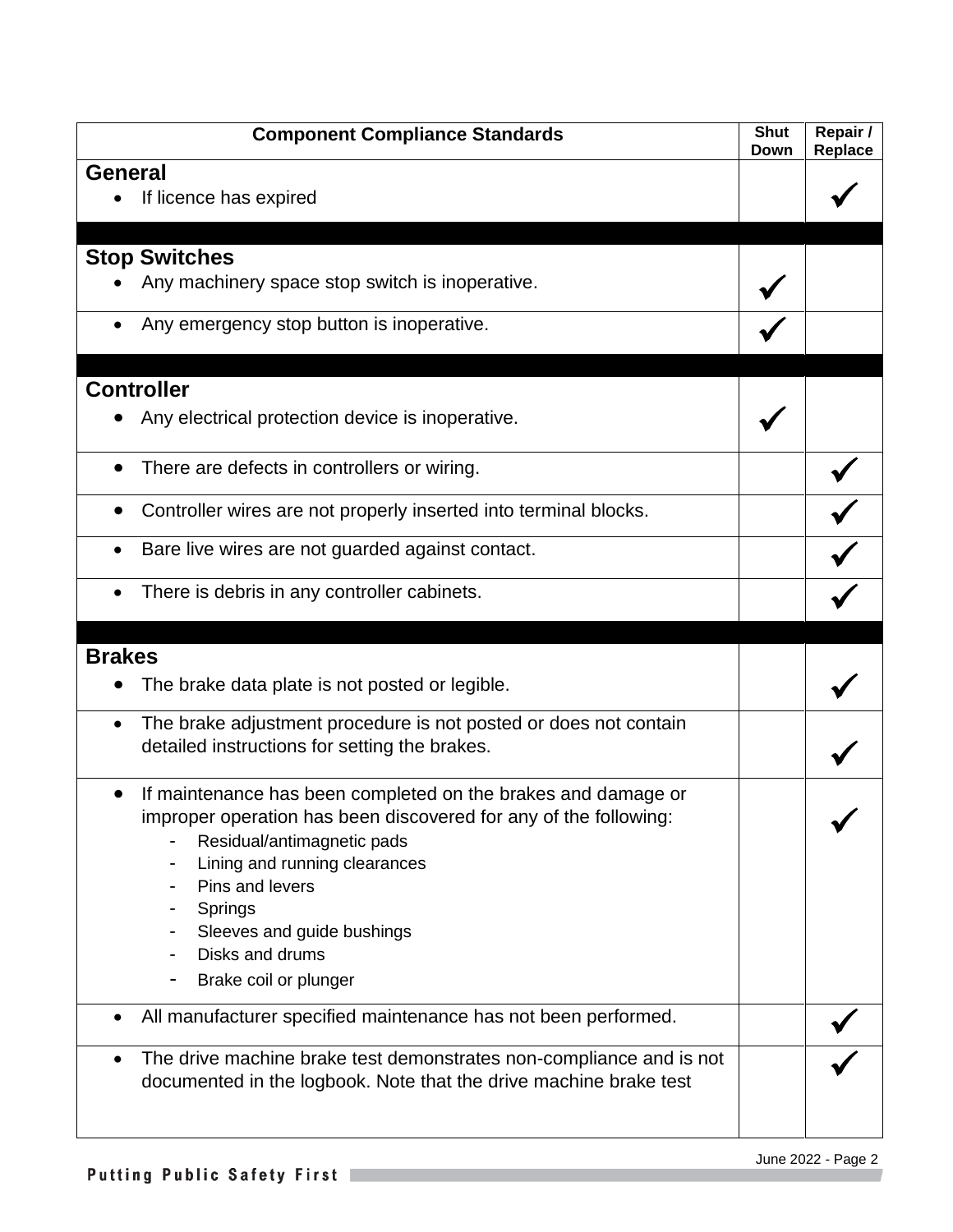| <b>Component Compliance Standards</b>                                                                                                                                                                                                              | <b>Shut</b><br>Down | Repair /<br>Replace |
|----------------------------------------------------------------------------------------------------------------------------------------------------------------------------------------------------------------------------------------------------|---------------------|---------------------|
| must be performed when any part of the brake that may affect the<br>brake's holding capacity is replaced or adjusted.                                                                                                                              |                     |                     |
| The drive machine brake torque exceeds the maximum stated on the<br>brake data tag.                                                                                                                                                                |                     |                     |
| The no-load down stopping distance does not comply with the brake<br>$\bullet$<br>data tag.                                                                                                                                                        |                     |                     |
| For dynamic braking:<br>The written test procedure is not posted.                                                                                                                                                                                  |                     |                     |
| For dynamic braking:<br>The deceleration and/or stopping distance does not comply with<br>the posted requirements.                                                                                                                                 |                     |                     |
| <b>Escalator Speed Monitoring Device (Speed</b>                                                                                                                                                                                                    |                     |                     |
| <b>Governor)/Reversal Stop Device</b>                                                                                                                                                                                                              |                     |                     |
| Escalator speed monitoring device (speed governor) or the reversal-<br>stop devices are inoperative.                                                                                                                                               |                     |                     |
| Drive-Chain Device (Broken Drive-Chain Device)                                                                                                                                                                                                     |                     |                     |
| The broken drive-chain device is inoperative or does not actuate the<br>emergency brake on the main drive shaft.                                                                                                                                   |                     |                     |
| <b>Broken Step-Chain Device</b>                                                                                                                                                                                                                    |                     |                     |
| The broken step-chain device or the tension carriage does not have<br>free motion.                                                                                                                                                                 |                     |                     |
|                                                                                                                                                                                                                                                    |                     |                     |
| <b>Steps</b><br>Steps have cracks, sharp edges, dents, damaged risers, improper<br>engagement, broken treads or non-compliant widths and depth slots.                                                                                              |                     |                     |
| Step up-thrust device, the missing step device or the step level device<br>are inoperative or do not have a manual reset. Note: A step up-thrust<br>manual reset is only required for installations in accordance with 2019<br>or successor codes. |                     |                     |
| Steps, step chain or trusses have structural defects, have a buildup of<br>combustible materials or are not in good mechanical condition.                                                                                                          |                     |                     |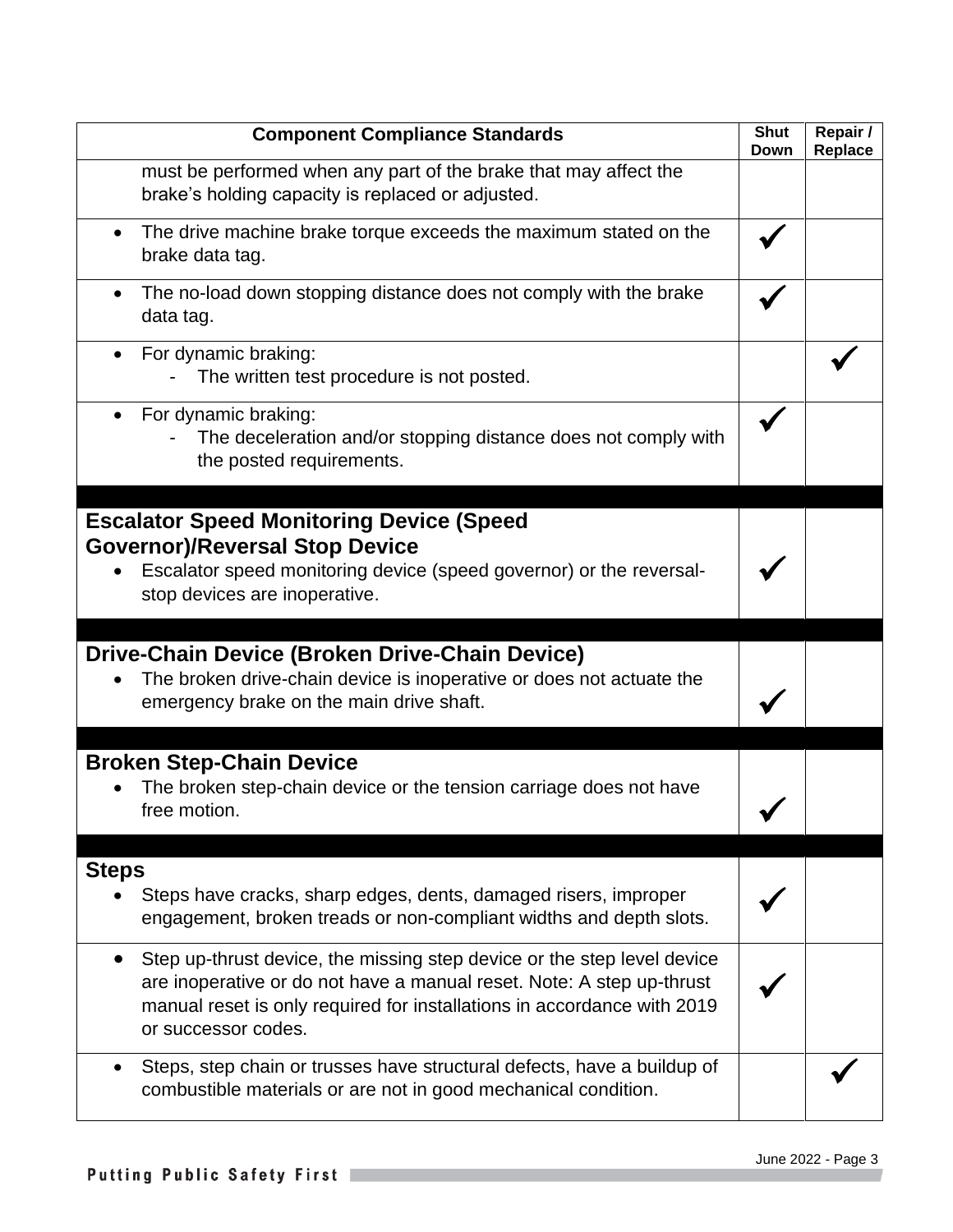| <b>Component Compliance Standards</b>                                                                                                                                                              | <b>Shut</b><br><b>Down</b> | Repair /<br>Replace |
|----------------------------------------------------------------------------------------------------------------------------------------------------------------------------------------------------|----------------------------|---------------------|
| The clearance between successive steps is more than 6 mm (0.25)<br>inches).                                                                                                                        |                            |                     |
|                                                                                                                                                                                                    |                            |                     |
| <b>Skirt Panels/Skirt Obstruction Devices</b>                                                                                                                                                      |                            |                     |
| Balustrades are damaged.                                                                                                                                                                           |                            |                     |
| Balustrade fasteners have burrs or snag points.<br>$\bullet$                                                                                                                                       |                            |                     |
| Gap between glass balustrades exceeds 5 mm (3/16 inch).                                                                                                                                            |                            |                     |
| Skirt obstruction device is improperly adjusted or inoperative (required<br>$\bullet$<br>to be a manual reset when installed in accordance with 2019 code or<br>later editions of the code).       |                            |                     |
| Step to skirt gap exceeds required tolerances in Table 1 - Tolerances<br>posted on the TSSA website.                                                                                               |                            |                     |
| SSPI test results do not comply with allowable tolerances in Table 1 -<br>Tolerances posted on the TSSA website.                                                                                   |                            |                     |
|                                                                                                                                                                                                    |                            |                     |
| <b>Combplates</b><br>All comb sections are not properly mounted, are cracked or have<br>broken teeth.                                                                                              |                            |                     |
| Combplate teeth are not in good condition or two adjacent teeth are<br>missing.                                                                                                                    |                            |                     |
| The combs do not mesh with the slots in the step surface so that the<br>points of the teeth are always below the upper surface of the treads.                                                      |                            |                     |
| Any comb impact device does not trip or shut the unit down when the<br>forces specified in <b>Table 2 – Combplate Forces</b> posted on the TSSA<br>website are applied in the direction of travel. |                            |                     |
| Activation of the comb impact device does not have a manual reset.<br>$\bullet$                                                                                                                    |                            |                     |
|                                                                                                                                                                                                    |                            |                     |
| <b>Landings - Entrance and Egress Ends</b>                                                                                                                                                         |                            |                     |
| Upper or lower landing plates have tripping hazards or are not<br>maintained to provide a firm foothold.                                                                                           |                            |                     |